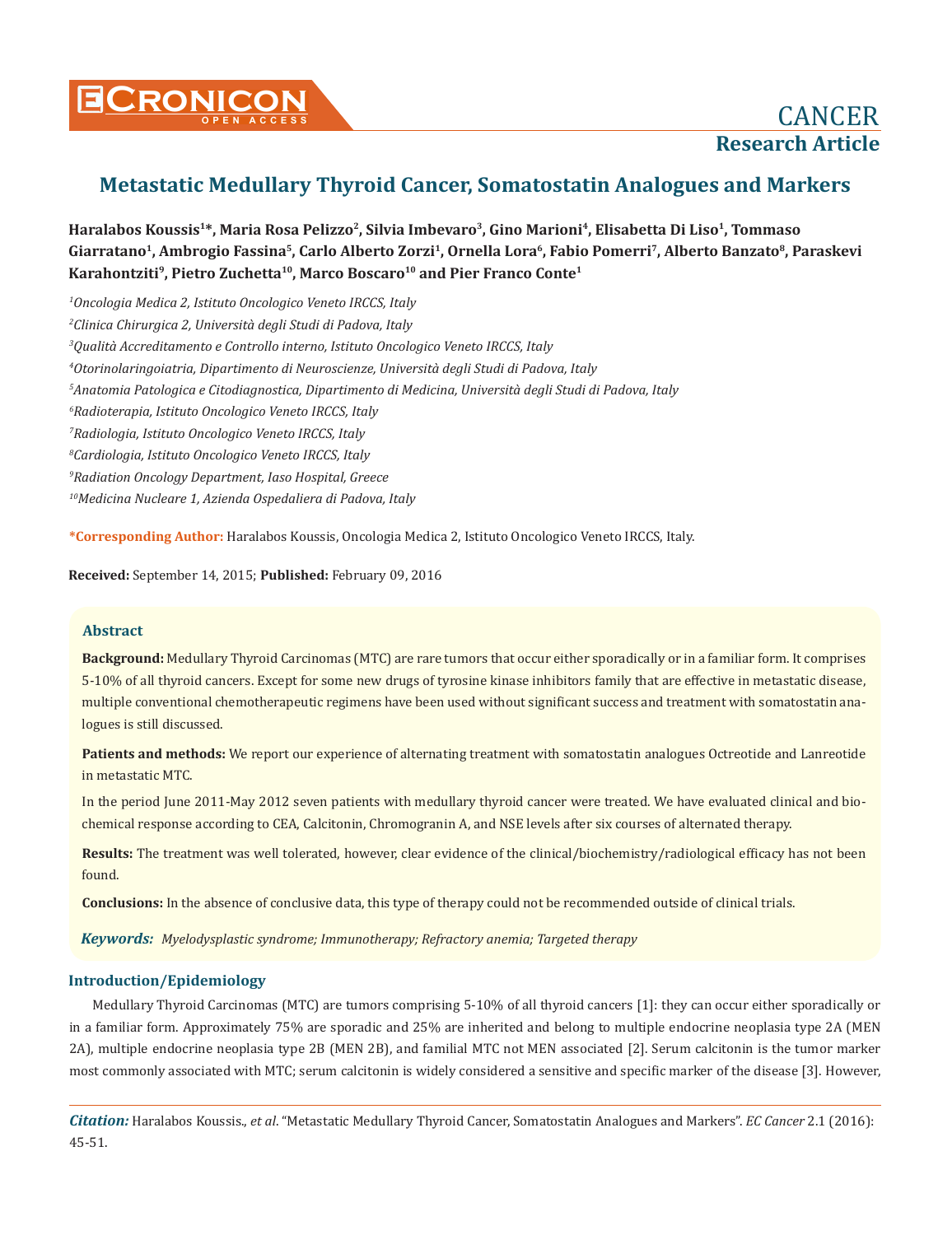calcitonin is not the only tumor marker of MTC, as CEA is also secreted from the tumor and can be elevated in patients with MTC. CEA, in particular, has been associated with increased tumor aggressiveness and poor prognosis [4]. Moreover, it seems to be a better predictor of disease progression than calcitonin and chromogranin A [5].

The management of MTC relies heavily on surgical resection, consisting of total thyroidectomy and central neck dissection; however, recurrent disease develops in approximately 50% of patients with MTC [6]. Multiple conventional chemotherapeutic regimens have been used without significant success. Some new drugs as Tyrosine Kinase Inhibitors (TKIs) targeting signaling pathways essential for tumor cell survival, proliferation, differentiation, and metastasization have been recently tested as a single drug treatment (Sunitinib [7], Vandetanib [8], Sorafenib [9], Cabozantinib [10]), or in association (Sorafenib + Tipifarnib) [11] with promising results. In particular, Vandetanib has been recently approved for the treatment of locally advanced and/or metastatic MTC.

Somatostatin receptors are usually expressed on the surface of MTC cells. The various subtypes (SST1, SST2, SST3, SST4, and SST5) are differently expressed in the different endocrine tumors. The interaction between somatostatin analogues and multiple receptor subtypes induces a modulation of the tumor hormonal secretion providing a symptomatic improvement and biochemical responses (i.e. markers' decrease) in a significant percentage of cases. On the other hand, the objective/radiological responses are only anecdotal and generally lower than 10%. OCT was the first commercially available somatostatin analogue with a half-life of two hours. It has high affinity binding for SSTR2 and SSTR5, low affinity for SSTR1, SSTR4, and medium for SSTR3. OCT has been developed as a formulation for daily subcutaneous injection. LAN (another somatostatin analogue) has high activity binding for SSTR2 and SSTR5 and low affinity for SSTR1, SSTR4, and SSTR3 [12]. It is generally accepted that the two somatostatin analogues have similar efficacy in the treatment of carcinoid syndrome [13], but it is conceivable that there are some difference in their activity for the different binding profile; furthermore, it is known that there is no cross-resistance between them [14]. Treatment of advanced/metastatic MTC with somatostatin analogues is still debated [PACINI?]. Data from non-randomized studies in patients with MTC showed that somatostatin analogues are not effective [15] but Vainas, in a group of 22 patients with persistent or relapsed disease, reported that OCT and LAN treatment achieved a subjective and biological partial remission in one third and in one fourth of the MTC patients, respectively; on the other hand, they seemed to do not improve patients' prognosis [16]. It is believed that alternating the somatostatin analogues may increase the effectiveness and may overcame the resistance mechanisms, because of the different receptor expression even in the context of histologically similar neoplasia and the slightly different affinity for receptors of the two analogues.

The aim of this investigation has been to evaluate the activity (in terms of symptoms control, tumor markers plasma levels [calcitonin, CEA, neuronal specific enolase, chromogranin A] and/or radiological evidences) of an alternated OCT and LAN treatment in a cohort of metastatic MTC.

#### **Patients and Methods**

In the period between June 2011 and May 2012, seven patients with metastatic MTC (6 with sporadic tumor and 1 affected by MEN2A) were treated at Istituto Oncologico Veneto (IOV), Padova, Italy. Patients' characteristics, disease involvement and previous treatments are reported by table 1.

The performance status of all patients was between 0 and 1 according to Eastern Operative Oncology Group. All patients underwent a first LAN course (120 mg) and subsequently, after 4 weeks, an OCT course (30 mg), alternating the two drugs for a total of 6 cycles (3 administrations of LAN and 3 of OCT). Before treatment, all patients underwent CT scan (neck, chest, and abdomen), cardiologic evaluation (ECG, echocardiography), blood count, liver and kidney function tests, and markers (calcitonin, CEA, neuronal specific enolase [NSE], chromogranin A CgA). During treatment, physical examination, blood count, liver and kidney function tests and tumor markers were monthly evaluated. One month after the last cycle, CT scan was repeated in addition to blood count, liver and kidney function tests.

*Citation:* Haralabos Koussis., *et al*. "Metastatic Medullary Thyroid Cancer, Somatostatin Analogues and Markers". *EC Cancer* 2.1 (2016): 45-51.

46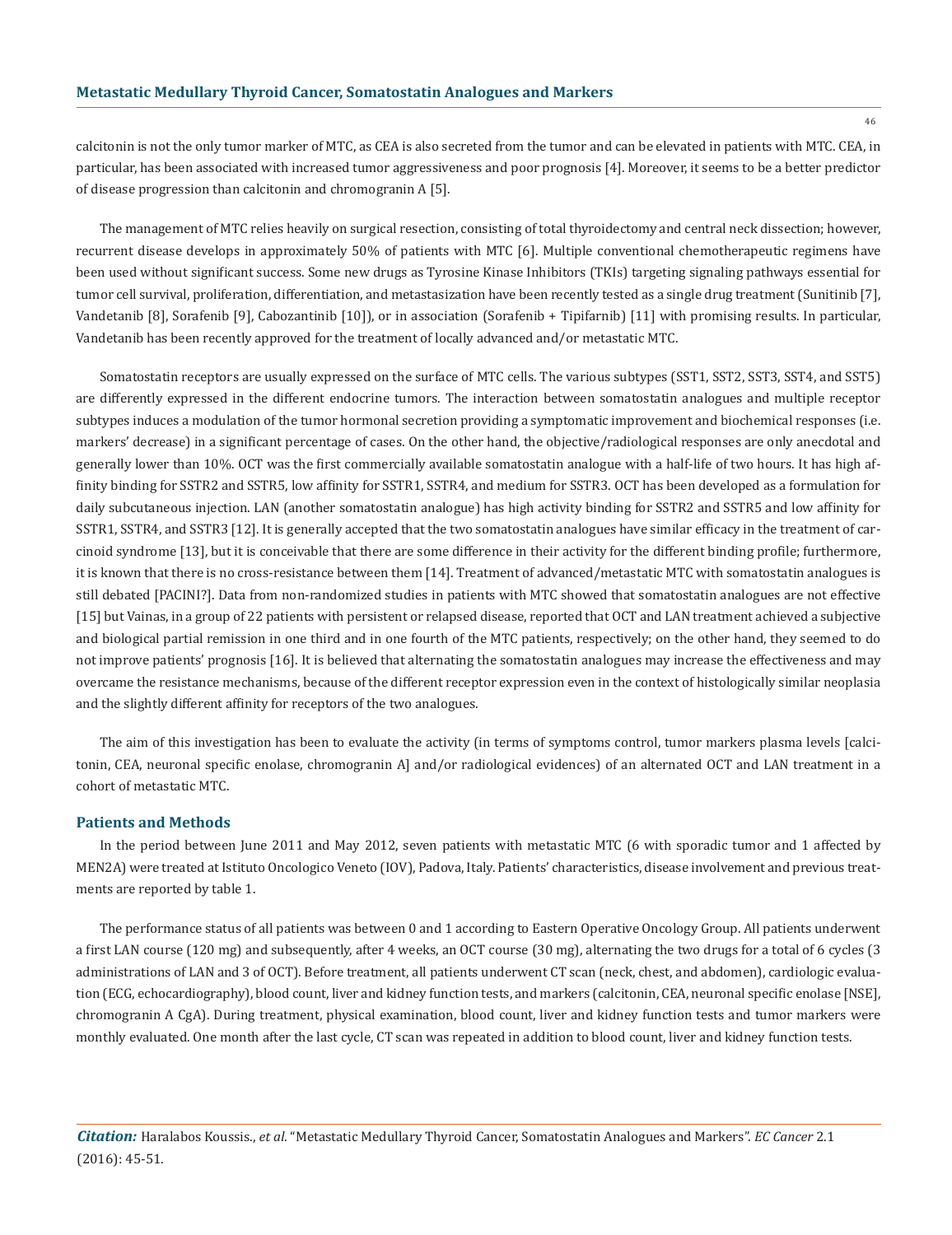| <b>Pt</b>    | Sex, age          | <b>Period of disease</b><br>(years) | Symptomatology                          | Sites of<br>metastases                                         | <b>Previous</b><br>treatments |
|--------------|-------------------|-------------------------------------|-----------------------------------------|----------------------------------------------------------------|-------------------------------|
| $N^{\circ}1$ | F, 50             | 11                                  | None                                    | Cervical lymph nodes and lung                                  | CT (DTIC and EPi)             |
|              |                   |                                     |                                         |                                                                | <b>RT</b>                     |
| $N^{\circ}2$ | M, 55             | $\overline{2}$                      | Diarrhea                                | Cervical lymph nodes and bone                                  | CT (EPi and DDP)              |
| $N^{\circ}3$ | M, 57             | 15                                  | Asthenia, diarrhea                      | Cervical lymph nodes and lung                                  | CT (Dacarbazine<br>and 5-FU   |
|              |                   |                                     |                                         |                                                                | <b>RT</b>                     |
|              |                   |                                     |                                         |                                                                | $CT$ (DDP and EPi)            |
| $N^{\circ}4$ | M, 64             | $\overline{2}$                      | Asthenia, diarrhea<br>diffuse bone pain | Lung, mediastinal lymph nodes,<br>liver, abdominal lymph nodes | None                          |
| $N^{\circ}5$ | F <sub>, 65</sub> | $\mathbf{1}$                        | Diarrhea                                | Cervical lymph nodes,<br>mediastinum, supraclavicular          | CT (EPi and DDP)              |
| $N^{\circ}6$ | F, 78             | 20                                  | None                                    | Cervical lymph nodes                                           | None                          |
| $N^{\circ}7$ | M, 82             | 1                                   | None                                    | Liver                                                          | None                          |

*CT: Chemotherapy; RT: Radiotherapy; DTIC: Dacarbazine; EPi: E pirubicine; DDP: Cisplatin. Table 1: Patients' characteristics, sites of disease and previous treatments.*

Statistical analysis was performed by using T-test for paired samples. The data are expressed as average of differences between markers' levels at the beginning and at the end of treatment and as standard deviation of individual differences. A p-value < 0.05 was considered statistically significant.

Despite the fact that lenalidomide has been approved for del 5q subtype of MDS, European Medicines Agency raised concern over a potential risk of AML progression caused by lenalidomide in some lower-risk MDS with del 5q and has requested further analyses. However, the 3 available retrospective analyses comparing the long-term outcome of lower-risk MDS with Del 5q treated with and without lenalidomide have found no excess risk of AML with its administration.

## **Results**

### **Side Effects**

In the six courses with the two alternated drugs, the most frequent side effect was diarrhoea (4 patients). Patient's n°1 and n°6 did not report side effects during treatment; patient n°2 reported a progressive reduction in pre-existing diarrhoeic episodes (from 4-5/day to 2-3/day).

Regarding side effects, we report in detail that: (i) Pt n°3: diarrhea (from 2-3 episodes/day to 5-6/day) for three days only after the first administration of LAN; (ii) pt n°4: diarrhea (from 2 episodes/day until 10/day after LAN for 4 days); also one episode of mild hypotension after the 2<sup>nd</sup> administration of LAN. The patient attributed this side effect to the drug and he refused it. We replaced the 3<sup>rd</sup> (last) cycle of LAN with OCT; the hypotension solved itself without any treatment; (iii) pt n°5: gradual increase in diarrhoic episodes (from 6/day to 15/day) throughout the treatment; this symptomatology remained unchanged after the end of the treatment and until now, after eight months; (iv) pt n°7: diarrhea (4-5/day) for 3 days after the third and the fourth cycle of therapy.

### **Tumor Markers Evaluation**

The markers assessed (normal values range: calcitonin 0.0-10.0 ng/l, CEA 0.0-5.0 ug/l, CgA 0.0-98.0 ug/l, NSE 0.0-17.0 ug/l) showed not homogenous trends in term of increase and/or decrease even in the same patient (the evaluation was monthly performed on the day of therapy and therefore their variations referred to the activity of somatostatin analogues administered four weeks before).

47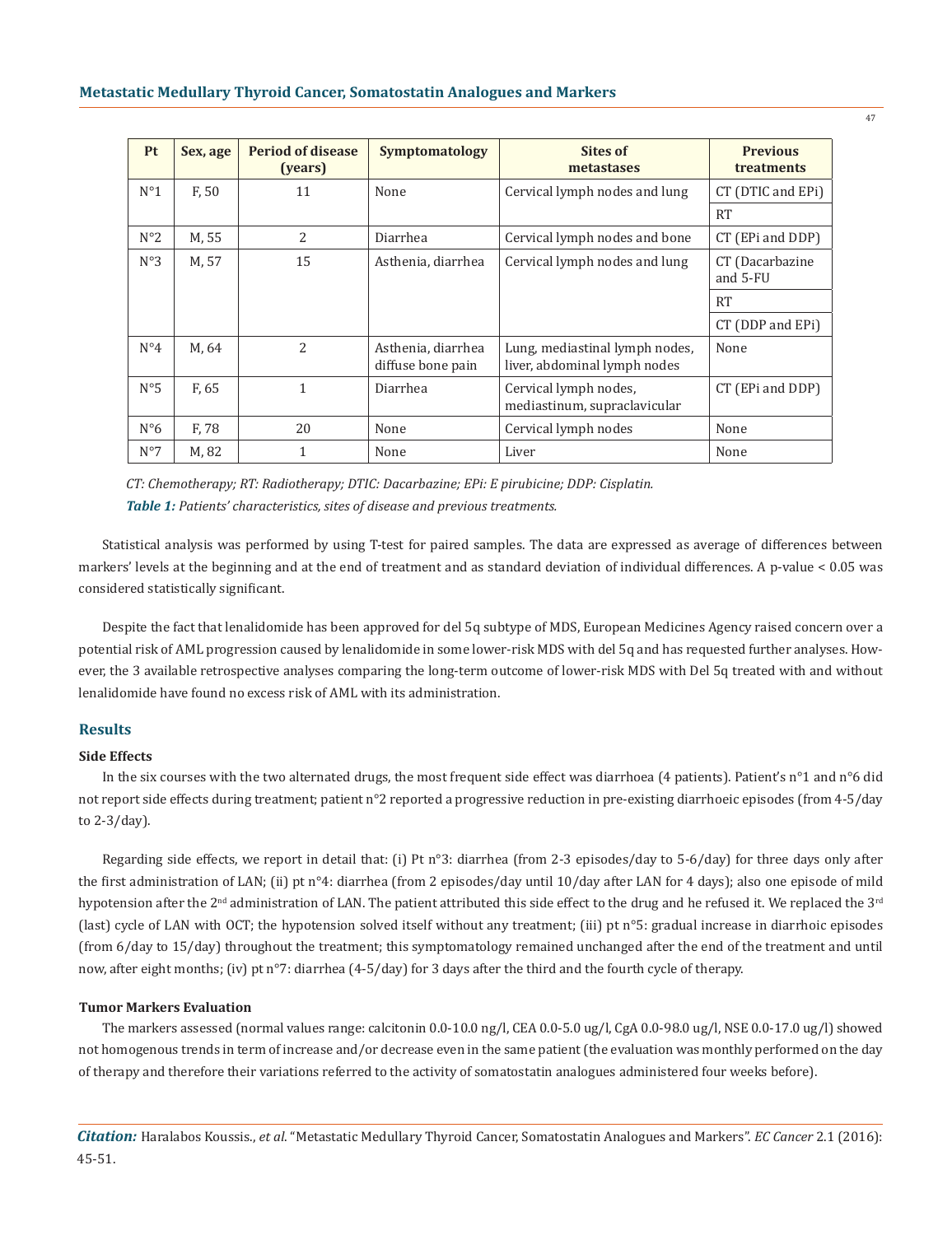## **Metastatic Medullary Thyroid Cancer, Somatostatin Analogues and Markers**

| <b>Patient</b> | <b>Chromogranin</b> |      | <b>CEA</b>  |           | <b>Calcitonin</b> |           | <b>NSE</b>  |           |
|----------------|---------------------|------|-------------|-----------|-------------------|-----------|-------------|-----------|
|                | Mean                | CI   | <b>Mean</b> | <b>CI</b> | <b>Mean</b>       | <b>CI</b> | <b>Mean</b> | <b>CI</b> |
| $N^{\circ}1$   | 60,1                | 10,4 | 91,4        | 28,2      | 9.358,8           | 3.553,1   | 19,7        | 3,3       |
| $N^{\circ}2$   | 118,1               | 15,2 | 176,9       | 24,6      | 2.818,0           | 766,3     | 11,1        | 1,3       |
| $N^{\circ}3$   | 395,4               | 15,7 | 425,0       | 42,3      | 18.011,3          | 2.146,7   | 11,6        | 1,9       |
| $N^{\circ}4$   | 309,6               | 34,3 | 181,7       | 25,7      | 20.898,8          | 2.093,9   | 44,4        | 6,1       |
| $N^{\circ}5$   | 123,1               | 30,4 | 119,1       | 5,4       | 13.897,6          | 13.519,7  | 8,7         | 0,8       |
| $N^{\circ}6$   | 105,6               | 19,4 | 12,1        | 0,4       | 604,6             | 188,3     | 15,8        | 1,6       |
| $N^{\circ}7$   | 30,6                | 5,7  | 8,6         | 0,6       | 38,3              | 10,0      | 16,1        | 1,7       |

*Table 2: Average and confidence interval for each patient.*

Among the most significant markers' changes, there is an increase in calcitonin level in pt n°5 after OCT ( $2<sup>nd</sup>$  dose), followed a decrease with persistent return to baseline after LAN, until the end of observation. In the same period the CgA level decreased, while CEA and NSE were stable until the end of the 6<sup>th</sup> cycle.

It is worth noting the reset of CEA (pt n°1) 4 weeks after administration of the 4<sup>th</sup> course (OCT), followed by similar return to the original value after LAN.

The reduction of NSE was gradual and progressive in pt n°4.

In pt n°3 there was an immediate increase of CEA after the first administration of LAN with up and down in next five cycles of therapy before setting to a final value higher than the first one.

In addition, the concomitant trend of markers' levels is consistent in the following patients (evaluated from the baseline to the last cycle):

- a. Patient n°2 with an increase of CEA (75% compared with baseline) and an increase of calcitonin (> 30%) (Table 3);
- b. Patient n°4 with gradually decreases (more than 30%) of CEA and NSE value (Table 3).
- c. Markers' changes instead are in contrast in the following patients:
- d. patient n°1 with a decrease of CEA (> 40%) after the third course of treatment (LAN) and a subsequent increase up to the starting value after the fourth cycles (OCT) and an important increase of calcitonin (6-fold from baseline) (Table 3);
- e. Patient n°6 with an increase of calcitonin (2-fold from baseline) after the third course (LAN) with successive gradual return to baseline value and a decrease of CgA (30%) (Table 3).

| <b>Patient</b> | $\Delta\%$                |                          |                   |                   |  |  |
|----------------|---------------------------|--------------------------|-------------------|-------------------|--|--|
|                | Chromogranin              | <b>CEA</b>               | <b>Calcitonon</b> | <b>NSE</b>        |  |  |
| $N^{\circ}1$   | 118%                      | 143%                     | 1518%             | $13\%$            |  |  |
| $N^{\circ}2$   | 117%                      | 175%                     | 143%              | 110%              |  |  |
| $N^{\circ}3$   | $\leftrightarrow$         | 110%                     | ↓39%              | 137%              |  |  |
| $N^{\circ}4$   | 140%<br>$\leftrightarrow$ |                          | $\leftrightarrow$ | ↓39%              |  |  |
| $N^{\circ}5$   | 154%                      | $\leftrightarrow$        | $\leftrightarrow$ | 12%               |  |  |
| $N^{\circ}6$   | <b>138%</b>               | $\downarrow$ 10%<br>142% |                   | $\leftrightarrow$ |  |  |
| $N^{\circ}7$   | 143%                      |                          | $\leftrightarrow$ | 126%              |  |  |

*↑ increase; ↓ decrease; ↔ stability*

*Table 3: Evaluation of markers after 6 doses (3 LAN and 3 OCT) from baseline.*

48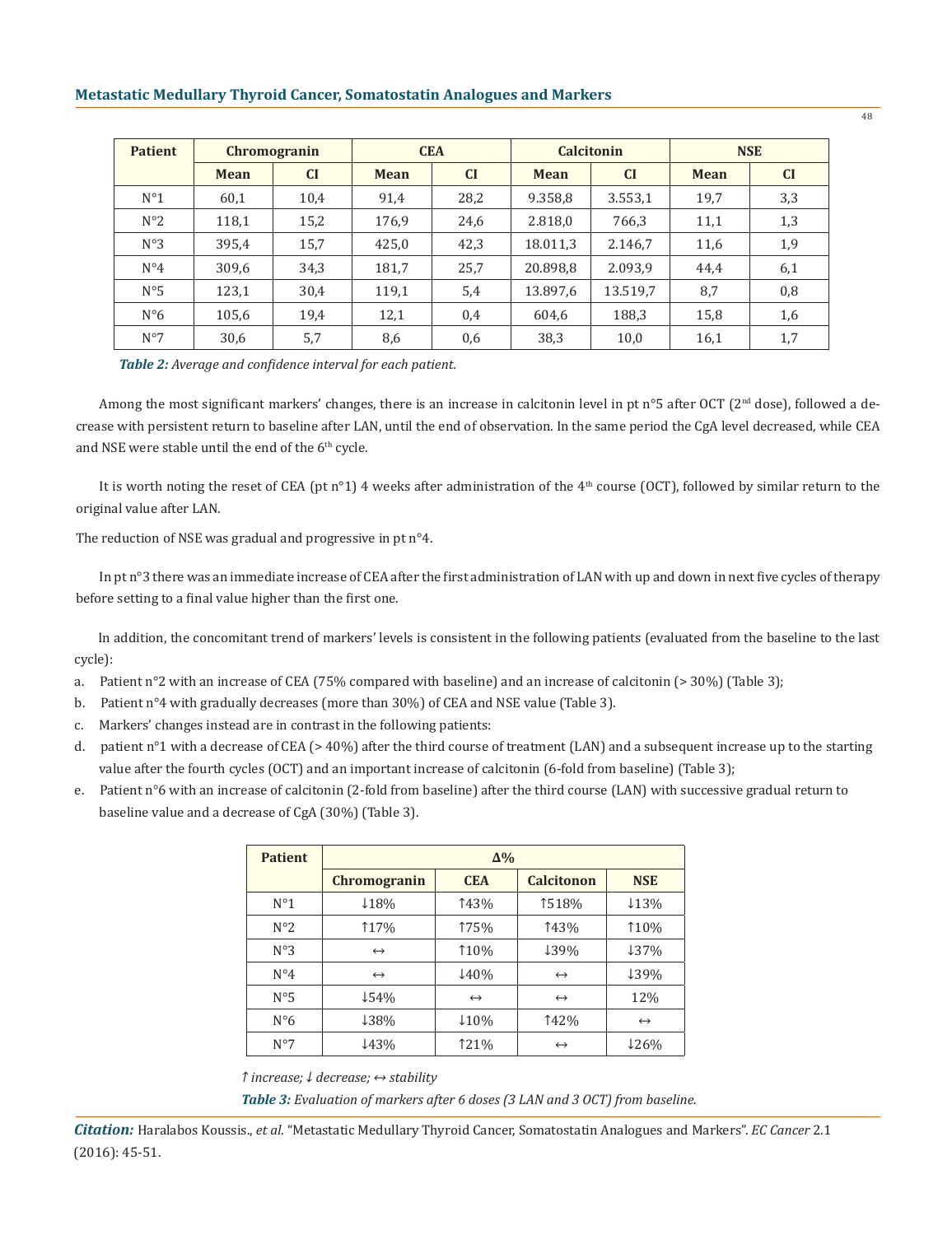NSE was the marker with less variations, as expected, due to indolent trend of disease, except patient n°4, wherein its reduction was concomitant to CEA.

| <b>Marker</b> | t-test      |         |        |    |         |  |
|---------------|-------------|---------|--------|----|---------|--|
|               | <b>Mean</b> | CI      | t      | df | p-value |  |
| Chromogranin  | 30,7        | 39,4    | 1,9    | 6  | 0,1045  |  |
| <b>CEA</b>    | $-10,7$     | 53,8    | $-0,5$ | 6  | 0,6421  |  |
| Calcinato     | $-598,8$    | 5.071,6 | $-0,3$ | 6  | 0,7824  |  |
| <b>NSE</b>    | 4,6         | 7,5     | 1,5    | 6  | 0,1806  |  |

At CT scan performed four weeks after the 6th cycle and compared with the pretreatment one, all patients had stable disease.

*Table 4: Paired t-test to compare markers' value at the beginning (t0) and at the end (t7) of treatment.*

#### **Discussion**

An indirect data about the effectiveness of Octreotide is the improvement in survival observed when comparing patients with NETs diagnosed in the period 1998-2004 with those diagnosed in earlier period [17]. Historically the survival rate at 5 years was 18%, and improved to 67% in patients treated with somatostatin analogues. These observations led to the hypothesis that Octreotide could have anticancer effects probably through direct stimulation of SSTR2. It can also mediate antitumor effects through indirect inhibition of ant apoptotic insulin-like growth factor-1, through ant angiogenesis and Immunomodulation. About two-thirds of patients with welldifferentiated NETs treated with Octreotide have stable disease for more than 5 years, although only 5% has some objective response. In recent years, some studies have assesses the ant proliferative effect of the two analogs and a disease stabilization in 43-60% of cases has been reported. PROMID study (randomized, double-blind phase III, Octreotide vs placebo) was the first large randomized study that assessed the activity of Octreotide LAR in patients with metastatic well-differentiated intestinal NETs. 85 naïve patients were randomized to Octreotide LAR 30mg once monthly or placebo for 18 months until disease progression or death. In Octreotide LAR group, median time to progression was 14.3 months vs 6 months in the placebo group. After 6 months of treatment, a stable disease was reported in 64% and 37.2% of the patients treated with Octreotide LAR and placebo, respectively [18]. In another study of 71 patients who received Lanreotide Autogel for 6 months, 65% of patients had a more than 50% decrease in flushing episodes and 18% a more than 50% decrease in diarrhea [19]. Patient not tolerating Octeotride may benefit from Lanreotide [20]. In literature there is no experience about the alternation of the two analogues. We have tested this therapy to assess efficacy and tolerability beyond the biochemical response. Tumor markers can suggest the presence and the proliferative activity of a specific tumor. Despite the greater specificity of calcitonin, CEA levels reflect more precisely relapse and/or progression of disease [5]. It is known the importance of doubling time of CEA and calcitonin in prognosis. It's strange, however, the temporary increase in some markers (observed from a long-time) both here and by other authors. Of course, the possibility of a hypothetical stimulation of cell growth (expressed by increase of tumor markers) even temporary, should be investigated [5]. In a study of 2002 J. J. Diez reports a decrease of CEA and calcitonin in the treatment with somatostatin analogues (Octreotide or Lanreotide) two weeks after the administration, but similar return to the first values in 4-12 weeks [15].

In human cell lines of medullary thyroid cancer with expression of all subtype receptors, DNA synthesis is inhibited by selective agonists for SST2 and it is promoted by selective agonists for SST5. These selective agonists have contrasting effects, indicating a tissuespecific antagonism between SST2 and SST5 [21] [25].

Data from our previous experience, presented at the Thyroid Cancer Congress 3 (2002), and later at the Thyroid Cancer 4 (2004) [5] about seven patients with sporadic metastatic medullary thyroid cancer treated with Octreotide 30mg every 28 days for ten months values of calcitonin, CEA and Cg-A shows in some cases the same trend in the same patient. We have observed relevant increase and

*Citation:* Haralabos Koussis., *et al*. "Metastatic Medullary Thyroid Cancer, Somatostatin Analogues and Markers". *EC Cancer* 2.1 (2016): 45-51.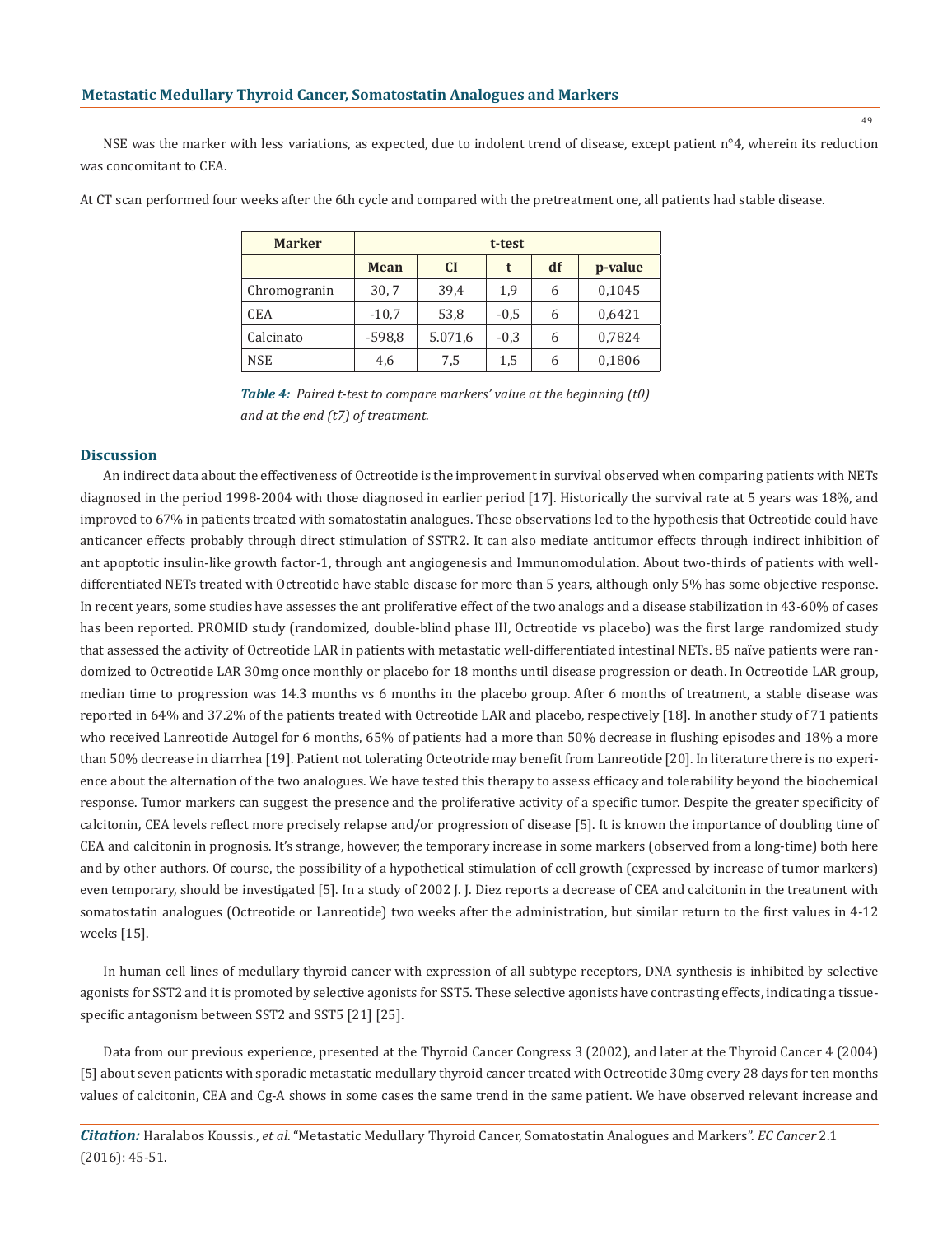relevant decrease of markers in a short time. Other authors report similar markers' trends during the treatment with RET inhibitors [22,23]. It is worth noting that, during the follow up, patients with metastatic disease has short duration increases of CEA and Calcitonin. These alterations are not correlated with clinical/radiological disease progression and the meaning is still unclear.

## **Conclusion**

In conclusion, the unstable level of these markers over time may be the consequence of the variable expression of SSTR1, SSTR2, SSTR3, SSTR4, SSTR5; It is known through some experimental studies that SSTR2 is involved in the inhibition of proliferation while SSTR5 has an opposite effect. Also SSTR1 is involved in the inhibition of cell proliferation by significantly reducing the secretion of calcitonin and its gene expression. It would therefore be useful, to detect in advance the different subtypes of receptors in this slow-growing tumor, before proposing any treatment with somatostatin analogues [24].

Data from this study about 7 patients treated by alternating the two analogues for 6 monthly doses are uneven and often difficult to interpret. By alternating the two analogues Octreotide and Lanreotide, there were also significant changes in the values of markers. In addition we should consider the limited number of patients that makes it difficult to draw conclusions. In the absence of conclusive data, this type of therapy is not recommended outside of clinical trials.

## **Bibliography**

- 1. Sippel RS., *et al*. "Cuttent management of medullary thyroid cancer". *Oncologist* 13.5 (2008): 539-554.
- 2. Moley JF., *et al*. "Hereditary endocrinopathies". *Current Problems in Surgery* 36.9 (1999): 653-762.
- 3. Pellegriti G., *et al*. "Long-term outcome of medullary thyroid carcinoma in patients with normal postoperative medical imaging". *British Journal of Cancer* 88.10 (2003): 1537-1542.
- 4. Rougier P., *et al*. "The values of calcitonin and carcinoembryonic antigen in the treatment and management of nonfamilial medul lary thyroid carcinoma". *Cancer* 51.5 (1983): 855-862.
- 5. Koussis H., *et al*. "Medullary thyroid carcinoma (MTC): characteristics and treatment of 34 patients in advanced stage of disease". *Thyroid cancer* 116 (2004): 17-18.
- 6. Saad MF., *et al*. "Radioactive iodine in the treatment of medullary carcinoma of the thyroid". *Journal of Clinical Endocrinology and Metabolism* 57 (1983): 124-128.
- 7. Carr LL., *et al*. "Phase II study of daily sunitinib in FDG-PET-positive, iodine-refractory differentiated thyroid cancer and metastat ic medullary carcinoma of the thyroid with functional imaging correlation". *Clinical Research in Cardiology* 16.21 (2010): 5260-5268.
- 8. Wells SA Jr., *et al*. "Vandetanib in patients with locally advanced or metastatic medullary thyroid cancer: a randomized, double blind phase III trial". *Journal of Clinical Oncology* 30.2 (2012): 134-141.
- 9. Ahmed M., *et al*. "Analysis of the efficacy and toxicity of sorafenib in thyroid cancer: a phase II study in a UK based population". *European Journal of Endocrinology* 165.2 (2011): 315-322.
- 10. Elisei R., *et al*. "Cabozantinib in progressive medullary thyroid cancer". *Journal of Clinical Oncology* 31.29 (2013): 3639-3646.
- 11. Grozinsky-Glasberg S and Gross DJ. "New drugs in the therapy of neuroendocrine tumors". *Journal of Endocrinological Investiga tion* 35.10 (2012): 930-936.
- 12. 1Öberg KE. "The Management of Neuroendocrine Tumors: Current and Future Medical Therapy Options". *Clinical Oncology* 24.4 (2012): 282-229.
- 13. Modlin IM., *et al*. "Therapeutic options for gastrointestinal carcinoids". *Clinical Gastroenterology and Hepatology* 4.5 (2006): 526-547.
- 14. Modlin I., *et al*. "Somatostatin analogues in the treatment of gastroenteropancreatic neuroendocrine (carcinoid) tumours". *Alimen tary Pharmacology and Therapeutics* 31.2 (2010): 169-188.
- 15. Diez JJ and Iglesias P. "Somatostatin analogs in the treatment of medullary thyroid carcinoma". *Journal of Endocrinology* 25.9 (2002):773-778.

*Citation:* Haralabos Koussis., *et al*. "Metastatic Medullary Thyroid Cancer, Somatostatin Analogues and Markers". *EC Cancer* 2.1 (2016): 45-51.